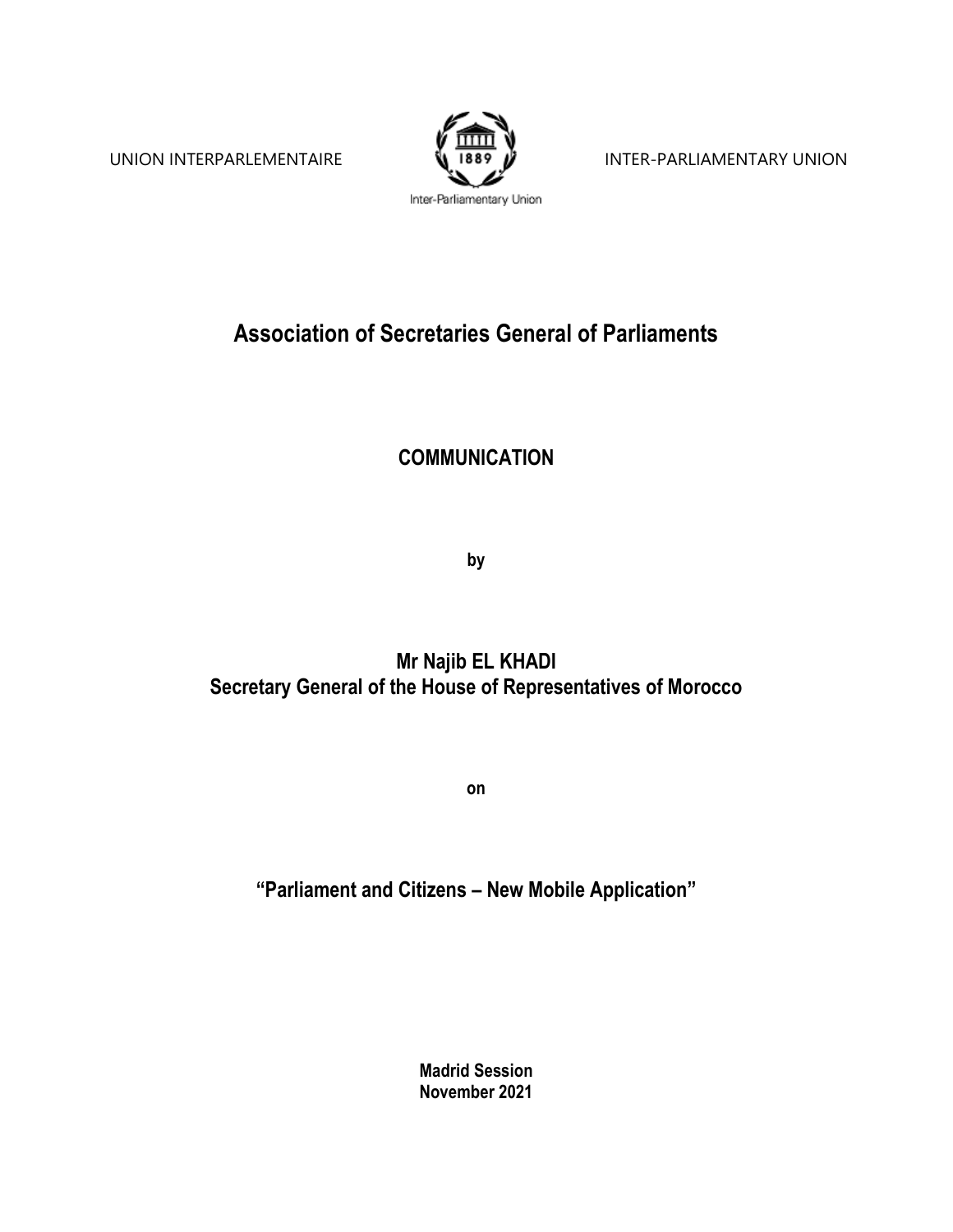For some years now, the House of Representatives has taken a number of initiatives to reinforce the trust of citizens in the legislative institution, promote its role in the consolidation of democracy in Morocco and anchor its position as the representational parliament of the nation. In this regard, numerous actions have been carried out, whether within the framework of the "Electronic Parliament" project, or as part of the "Open Parliament" concept.

In the same vein, the House of Representatives launched earlier this year a new mobile application targeting mainly the public. It allows citizens to communicate and interact with their representatives in the House.

This mobile application serves also as a platform of interaction on government and parliament bills during the process of their examination in the House of Representatives, as it allows citizens to submit their recommendations and views on the various subjects in the House's agenda. Besides, the application allows the public to follow the works of the House, watch video-recorded sittings and follow up with its latest updates.

The application is available in Arabic and French. It should be noted, though, that the use of French is driven by the necessity to include the Moroccan expatriates, who represent a significant share of the overall Moroccan population.

Moreover, the application provides value-added digital services compatible with mobile environment, including availability of simplified, ergonomic features supported by mobile phones and tablets.

The application is now under the testing phase, prior to its official launching and making it available to the public. The first phase works on the scoping and preliminary study (functional and technical aspects); whereas the second phase focuses on parameters and technical development.

There are two categories of users of the application: citizen and Representative.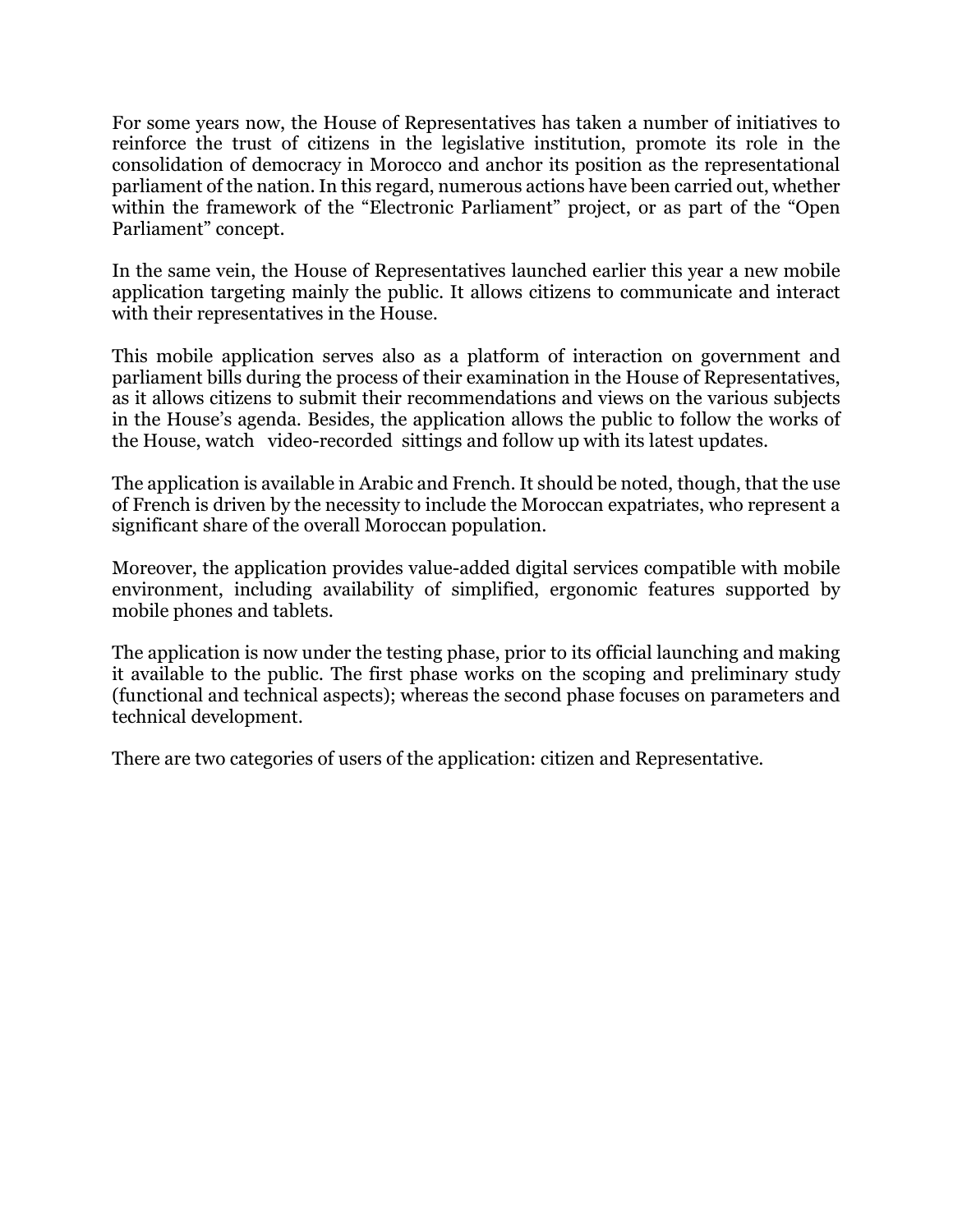

After registration, the citizen can perform the following actions:

- Follow the news of the House,
- Communicate with the House members and bodies,
- Submit questions to Representatives, amendments and subjects for debate,
- Use electronic services such as requesting to visit the House and its library.

The news takes the form of videos of plenary sittings and other business of the House. It is also possible to consult articles relating to parliamentary news and follow the House's schedule and agenda.

It is also possible to select a body of the House, submit requests or questions to it, and consult the responses received. The said bodies include the Speaker of the House, the Board, the Parliamentary Groups and Caucuses, the Standing Committees, the Thematic Working Groups, the Petitions Committee, the Exploratory Missions, and Members in general.

Among the electronic services offered by the application: the possibility to request a visit, apply for an internship for students or undertake a virtual visit.